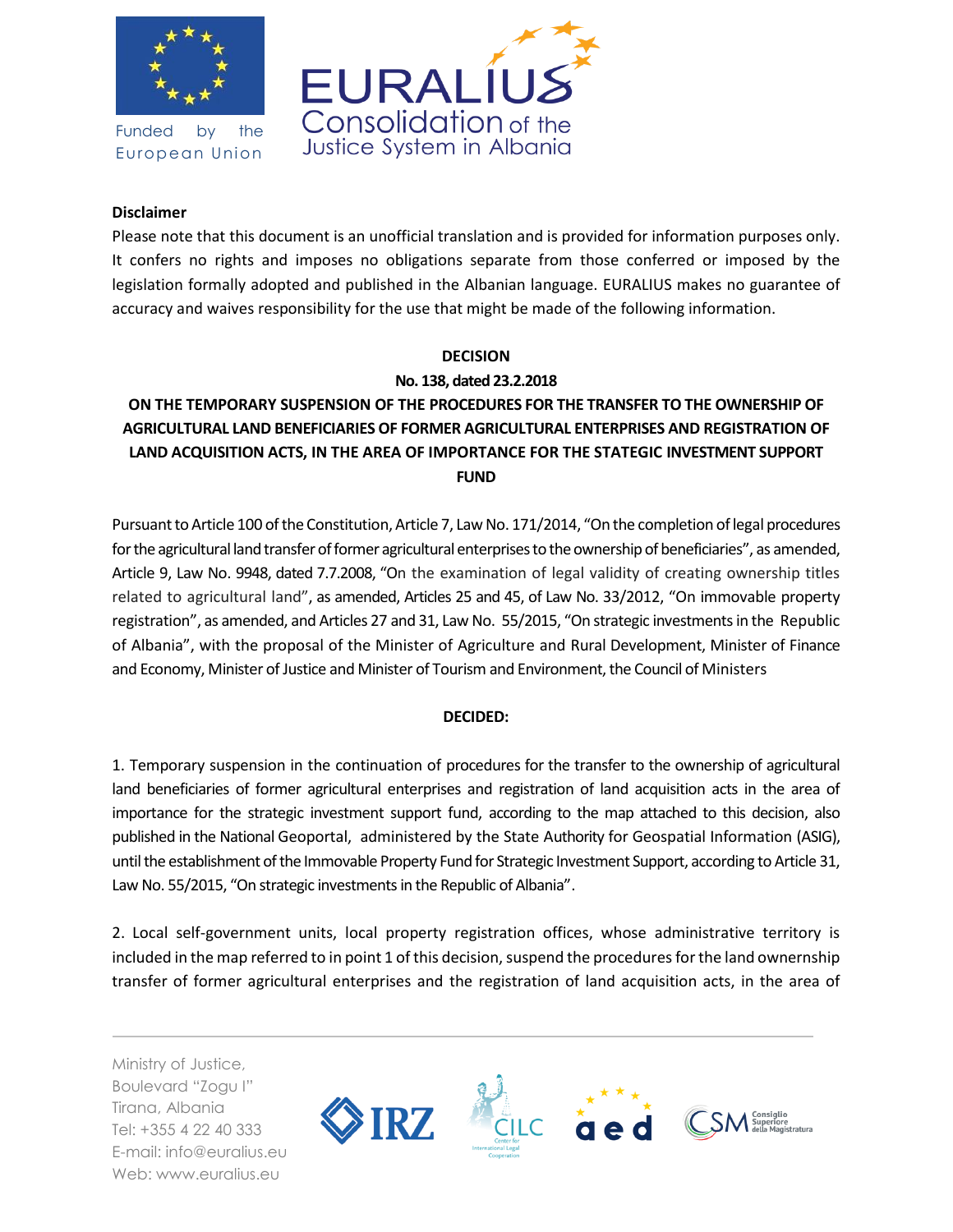

importance for the strategic investment support fund, regardless of the procedural phase, immediately upon the entry into force of this decision.

3. The Ministry of Agriculture and Rural development, Ministry of Finance and Economy, Ministry of Justice, Ministry of Tourism and Environment, Central Immovable Property Registration Office, Local Immovable Property Registration Offices and the municipalities of: Shkodra, Lezha, Kurbin, Durrës, Kavaja, Rrogozhina, Divjaka, Fier, Vlora, Himara, Saranda and Konispol shall be responsible for the implementation of this decision.

This decision shall enter into force after its publication in the Official Journal.

PRIME MINISTER **Edi Rama**